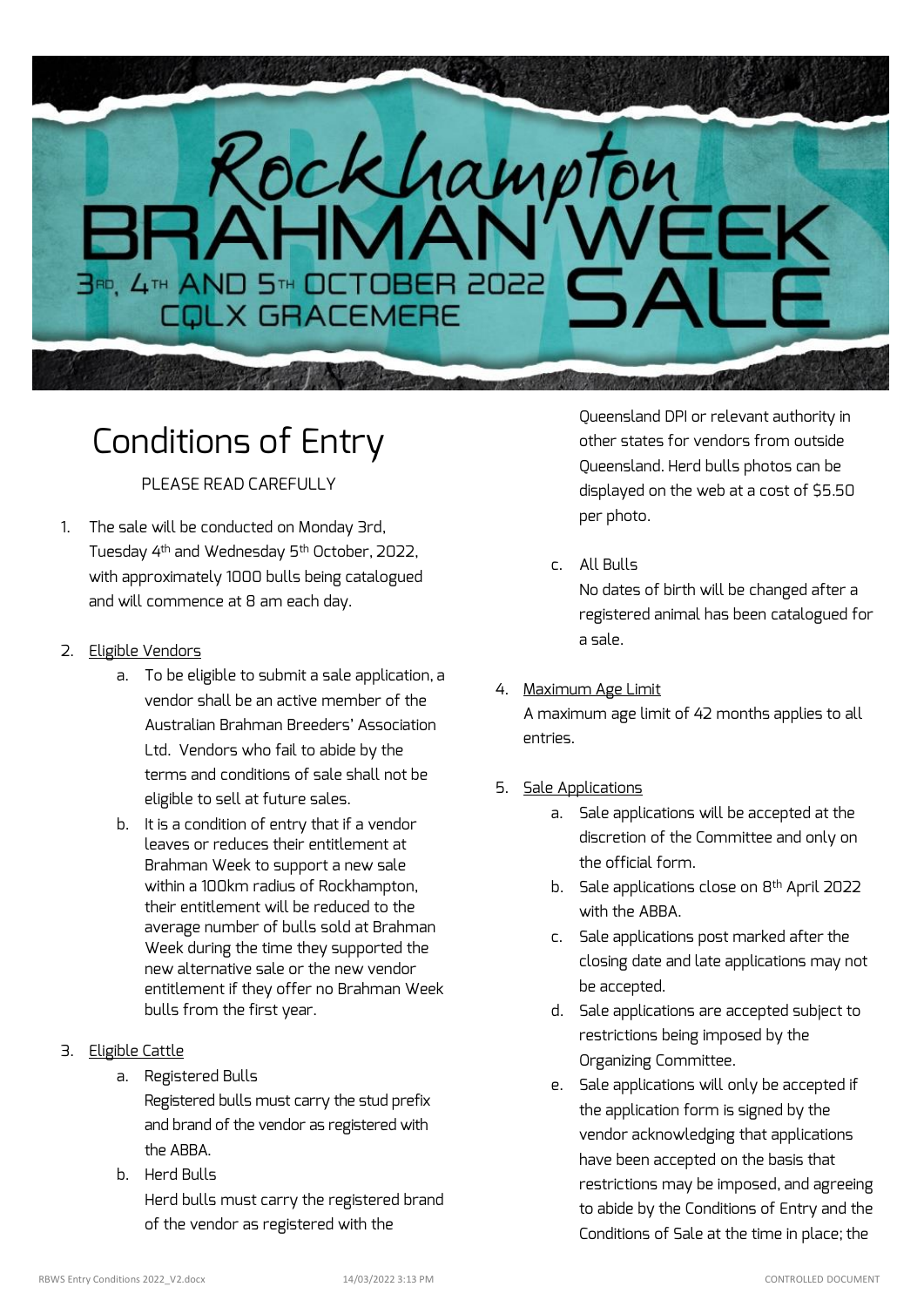decisions of the Organizing Committee and/or inspectors.

#### 6. New Vendors

- a. The standard entitlement to a nonaffiliated new vendor shall be 3 lots, however the Sale Organizing Committee may reduce this number in order to equitably manage overall sale numbers. A new vendor is defined as a vendor who has not sold at any of the last 5 sales.
- b. A new vendor affiliated to an existing vendor will receive an entitlement of 1.
- 7. Entitlements
	- a. The maximum entitlement will be 16, however vendors with an entitlement over 16 as at 2007 sale will retain their present entitlement, provided that the allocation may be varied under the provisions of the sale performance criteria.
	- b. Vendors with affiliated memberships will have their entitlements combined for the purpose of establishing the entitlement, provided that an affiliated membership vendor shall be entitled to a separate entitlement if the follow conditions are met:
		- The vendor must be the owner of the dam of the bulls being sold at the time of the conception of the calf.
		- They must sell independently from the other affiliated studs.
		- Backdating of transfers to comply with clause 7e is not permitted. In the event of late lodgment of a transfer to establish ownership of a female, only progeny born more than 9 months after the lodgment are eligible to be sold at Brahman Week.
		- Cancellation of registration to change an animal from one affiliated stud to another will not be permitted.
	- c. Affiliated Studs are defined as:
		- Studs that are linked to one another on the ABBA membership

file so they can share genetics and bypass sire and dam ownership checking between them.

- Studs with a common prefix name and distinguishing letter eg. Black Stump and Black Stump A.
- Studs using a common registered brand for both studs and a distinguishing symbol for one or each of the subsequently registered affiliated studs.
- d. Affiliated studs will receive a new vendor entitlement of 1 and are only entitled to an increase in accordance with the policy for entitlement increases, provided that affiliated new vendors complying with clause 7c are entitled to the normal new vendor entitlement.
- e. Sale of bulls from jointly owned females will be accepted on the following basis:
	- The dam is required to be in the joint ownership of the vendor a minimum of 9 months before the calf is born.
	- Back dating of transfers in order to comply with condition 7e is not permitted. In the event of late lodgment of a transfer to establish joint ownership of a female, only progeny born more than 9 months after the lodgment of the transfer are eligible to be sold at Brahman Week.
- f. Vendors are not required to fulfill their entitlement each year in order that it be maintained.
- g. Vendors who do not participate in the sale for 5 consecutive years will revert to a new vendor entitlement.
- h. In order to be eligible for an increase a vendor must sell their full entitlement.
- i. The Committee aims to make a new vendor entitlement of 3 lots for vendors who have been members for more than 3 years, however it reserves the right to vary that number in order to manage overall sale numbers.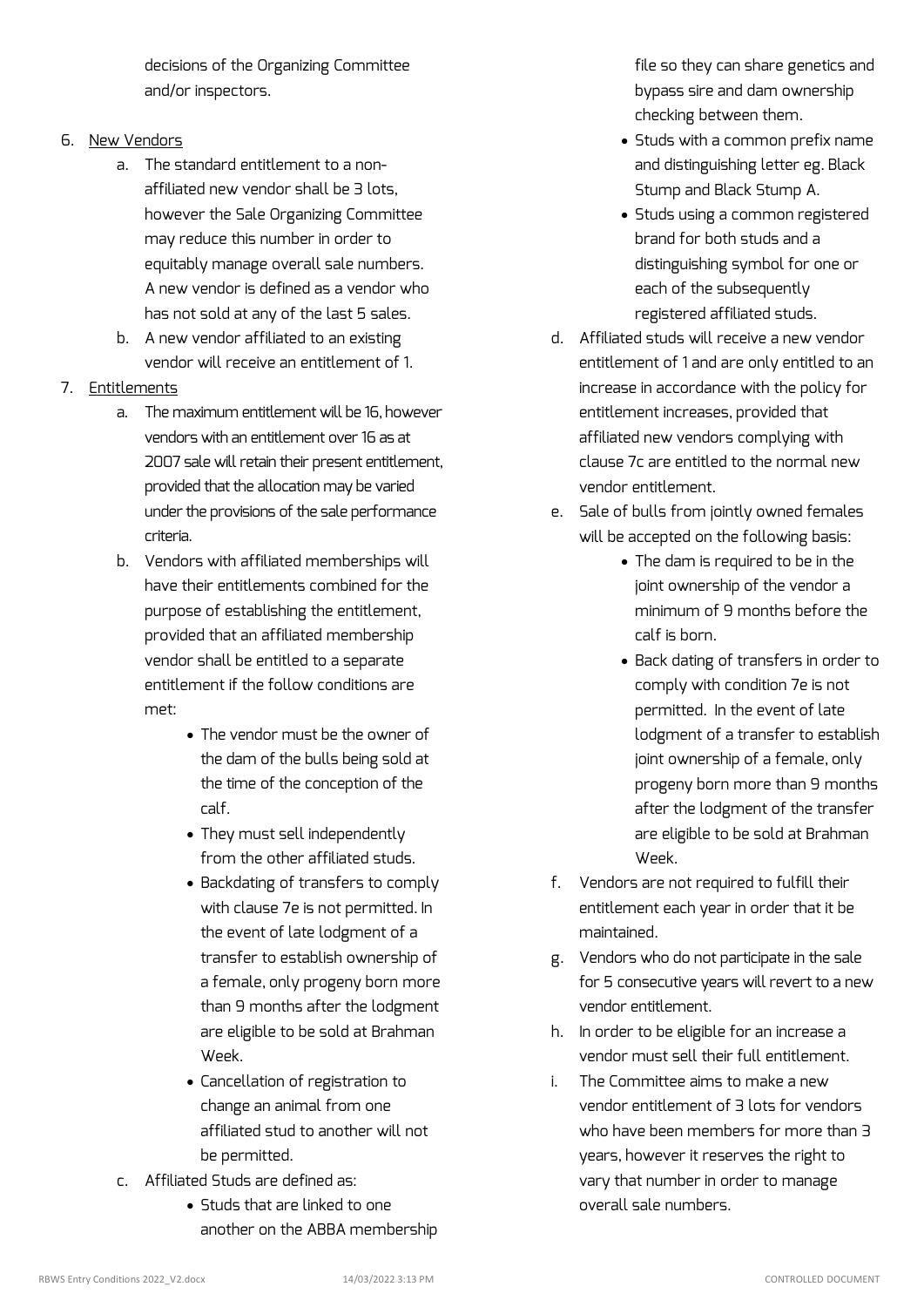- j. The Committee aims to produce a sale catalogue of approximately 1000 lots.
- k. Bulls withdrawn and sold privately or bulls which are withdrawn at the vendors discretion deprive another vendor of an opportunity to participate in the sale, and will result in a reduction in the following year's entitlement.
- l. Bulls withdrawn through accident, injury, disease or failure to pass the BBSE examination will NOT result in a reduction in future entitlements, provided notification in writing is made to the Committee stating the reason for withdrawal.
- m. In order to manage overall numbers, the Committee will make reductions to vendors. The Committee will take into account; vendors with low sale price bulls, low average prices and the lowest 5 year average prices.
- n. The Committee policy has been to give increases to vendors whose draft averages are higher than the average price for the sale, however it reserves the right to vary this policy if it considers this to be the most equitable way of helping to manage overall numbers.
- o. The purchase of bulls among affiliated members at the sale will result in those sales being excluded from the determination of the average price of the draft, so that they do not influence the eligibility of a vendor for an increase.
- p. An entitlement of sale lots may be transferred in the following circumstances:
	- i. If a herd including stud is sold in its entirety to a new owner not previously a member.
	- ii. Where a stud is sold in its entirety including stud prefix to a member with an existing entitlement, the following condition shall apply to the entitlement of the 2 studs being combined under a single prefix:
		- i. The purchased stud must have sold at Brahman

Week at least 3 of the previous 5 years.

- ii. The purchased stud must have an entitlement of 5 or more.
- iii. The new owner must sell the full entitlement of the purchased stud at Brahman Week for 5 years before the entitlement can be combined unless the studs have a previous family affiliation.
- a.If a change of stud prefix occurs within the same ownership.
- b.In the event of a dispersal sale being conducted, the entitlement cannot be transferred.

## 8. Allocation of Sale Lots

The Sale Organizing Committee shall advise the number of sale lots allocated to each vendor, which shall be at the discretion of the Committee.

## 9. Sale Catalogue

The sale catalogue shall be arranged so that each colour will be sold in a single draw. Grey bulls will be sold first followed by the red bulls.

## 10. Pompes Status

All bulls are required to be Pompes tested free. Please ensure any necessary testing is undertaken well in advance.

For bulls that require testing, samples are required by the close of entries to guarantee a result before the sale.

11. Estimated Breeding Values and Genomic Breeding Values

BreedPlan data entries and DNA samples are to be received in the ABBA office by Friday 3rd June 2022 for these figures to be included in the catalogue

#### 12. Inspections

The Committee reserves the right to inspect all bulls prior to sale by inspector/s appointed by the Committee.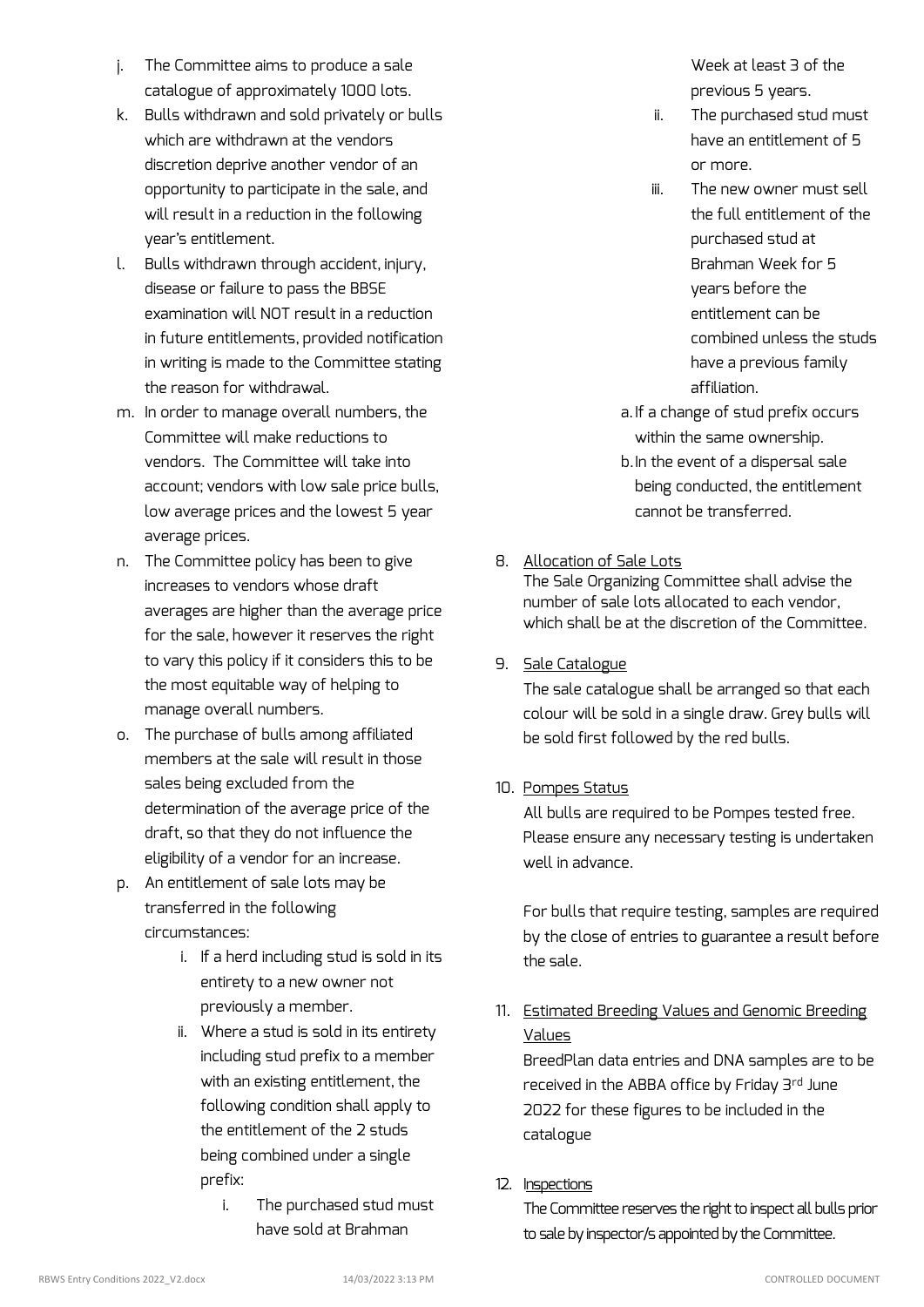- a. If, in the opinion of the inspector/s, registered bulls are considered unsuitable for sale they will be rejected from the sale. The inspection of registered and herd bulls shall include the inspectors interpretation of the ABBA Standard of Excellence.
- b. It shall be the responsibility of the vendor to remove rejected bulls from sale pens within thirty (30) minutes of rejected numbers being posted on the notice board, and if not removed within the prescribed time, rejected bulls will be removed by order of the Organizing Committee.
- c. All bulls must be available for inspection by 6:00am on the day of their sale and remain in their allocated sale pens until removed by yardmen and taken to the sale ring.

#### 13. Final Entries

- a. Final entries will not be accepted unless a sale application has been received.
- b. Final entries close on  $8<sup>th</sup>$ July 2022

#### 14. Entry Fees

- a. Entry fees –Registered and Herd bulls \$121.00 (including GST).
- b. Entry fees shall be charged to your membership number.
- 15. Entries in excess of a vendors total sale entitlement and allocation will not be accepted.

#### 16. Registered and Herd Bulls

- a. Bulls entered in the Registered section must be registered with the ABBA, or application for registration received by the ABBA prior to the close of final entries.
- b. Herd bulls are ineligible for registration post sale.

## 17. Substitutes

All bulls will be sold in catalogue order. Substitution of bulls for withdrawn lots or incorrect nominations after cataloguing will not be permitted.

Under no conditions will there be substitutions once catalogued

#### 18. Selling Agents

Participating agents are Nutrien, Elders and Grant Daniel and Long selling jointly.Please use a separate entry form for each agent.

Elders will be charging their vendors a selling commission of 5%.

GDL will be charging their vendors a selling commission of 5%.

Nutrien will be charging their vendors a selling commission of 5%.

## 19. Rebates and Charges

The following rebates shall be paid by all vendors calculated as a percentage of the gross proceeds:

- a. A freight rebate for buyers purchasing 5 or more bulls on the following basis:
	- Travelling over 500kms from Rockhampton \$50.00 per bull\*
	- Travelling outside of QLD \$100.00 per bull\*
	- Bulk buyers purchasing 10 bulls or more will be eligible for \$50.00 per bull\*

#### No distance requirements

- b. A buyer's bonus to independent agents who introduce buyers in writing by email to [abba@brahman.com.au](mailto:abba@brahman.com.au) by 4.00pm on Friday, 30th September 2022, accompany them to the sale, and settle on their behalf within 7 days of the date of invoice on the following basis:
	- i. Agents based within 100km of Rockhampton 2%\*
	- ii. Agents based more than 100km from Rockhampton 4%\*
	- iii. Buyers Introduction to be received at the ABBA by 4pm 30<sup>th</sup> September 2022
	- iv. Agent is to accompany Buyer to sale or purchase on their behalf.
	- v. Agent to be nominated to accept the Invoice on the Purchasers behalf on the Buyers Instructions Sheet.
	- vi. Agents to sign Buyers Instructions Sheet post sale.
	- vii. Agent is to settle Invoice within 7 days of receipt of invoice.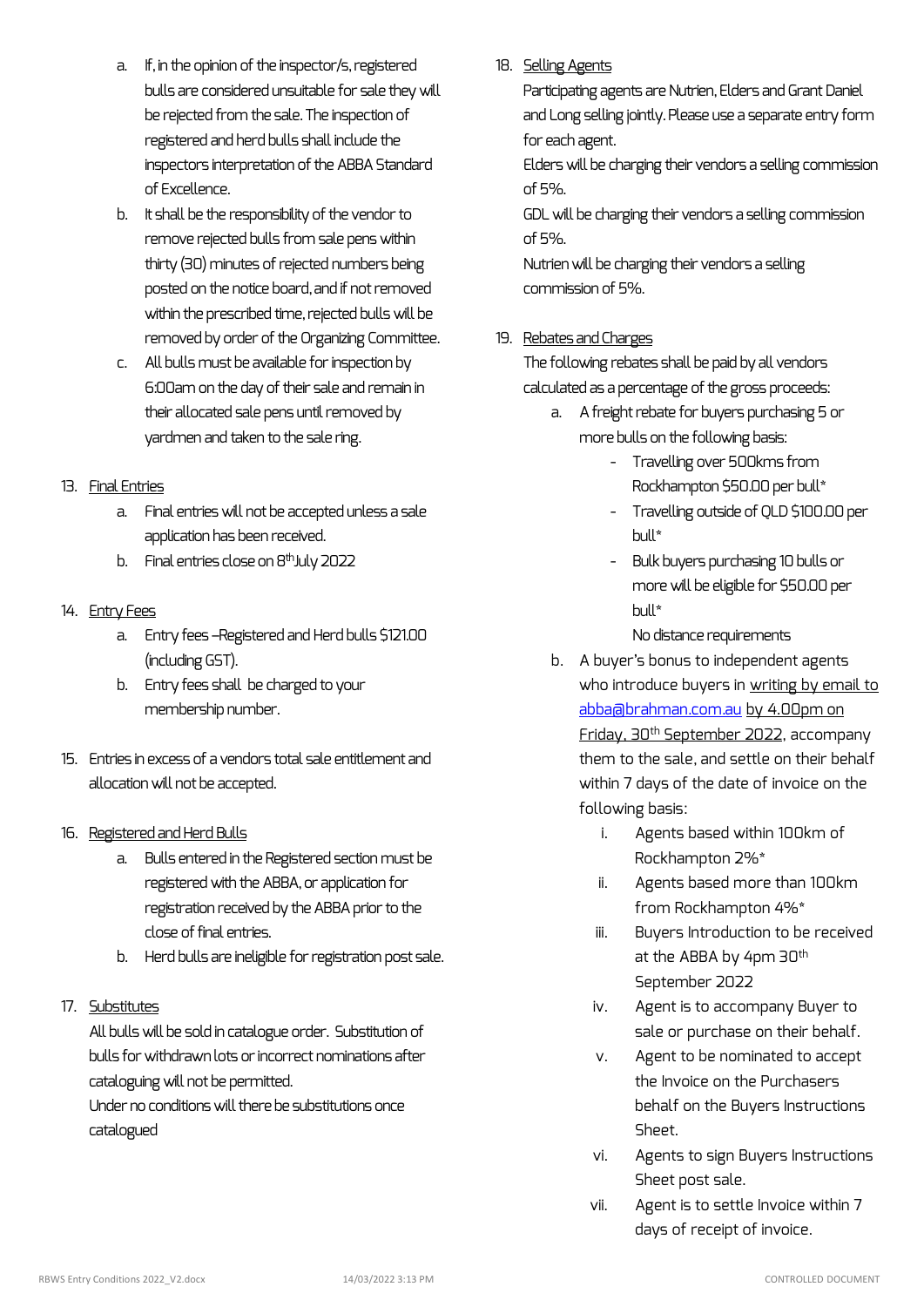- c. A 1%\* administrative levy to the ABBA
- d. CQLX charges \*GST exclusive

## 20. Transfer of Registered Bulls

Registered bulls will be automatically transferred to buyers by the ABBA office following the sale. Transfer fees will apply to transfers to Stud members.

Transfers to Associate, Commercial and Non Members are at no charge.

## 21. Arrival

Pre sale yard allocation will be made, which will be available to all vendors from midday on Sunday, 2 nd October 2022. Arrangements for arrival earlier than midday Sunday are to be made with the SALEYARDS not ABBA. Priority to the early arrival yards will be given to the vendors travelling the longest distance and selling earliest in the sale.

#### 22. Ear Tagging, Paint Branding and NLIS

All bulls shall be paint branded with their lot numbers using well stirred blue paint prior to entry into the yards. Bulls which are incorrectly paint branded or ear tagged will not be eligible for sale. The Sale Organizing Committee shall supply numbered ear tags to vendors showing each bull's lot number, and it shall be a condition of entry that vendors apply the lot number tags to each bull before entry to the Saleyards. Ear tags are to be placed in the nearside ear where possible. All bulls are required to have an NLIS tag fitted before entry to the yards. NLIS reading will take place in the selling pens on the morning prior to the bull being sold.

23. Breeding Soundness Evaluation and Mouthing All bulls offered for sale are required to pass an Australian Cattle Vets Breeding Soundness Evaluation, including a crush side semen evaluation, completed by a veterinarian accredited by the Cattle Vets, within 6 weeks of sale. Semen morphology is optional, but if performed, results must be reported. An ABBA Summary BBSE Certificate will be mailed to vendors for completion by the vet. The original is to be returned to the ABBA office by 4pm FRIDAY 23rd

September 2022. If lodged by fax, the original certificate is to be handed to your selling agent on arrival at the Saleyards. Alternatively a Cattle Vets Bull Reporter summary form may be submitted, provided all of the data on the ABBA summary form is included in the Bull Reporter Summary form. An individual Bull Report Certificate will also be produced and must be displayed or available for inspection at the sale. Please note, the veterinary examination will include mouthing of the bulls by the vet. A separate mouthing declaration by vendors is not required. Withdrawal of bulls due to failure of a Breeding Soundness Evaluation or Injury will not impact on a vendor's future entitlement. PLEASE NOTE: It is the responsibility of the Vendor to ensure that the BBSE Certificate is completed correctly, and returned to ABBA office by the due date.

#### BBSE Scrotal Circumference Standards

The following scrotal circumference standards will apply to the 2022 sale:

| Age                | Minimum Scrotal size |
|--------------------|----------------------|
| 18 months & Under  | 30cm                 |
| 19-20 months       | 31cm                 |
| 21-22 months       | 32cm                 |
| 23-24 months       | 33cm                 |
| 25-30 months       | 34cm                 |
| 31 months and over | 35cm                 |

## 24. Semen Morphology Testing

Semen morphology testing is compulsory for bulls with a semen motility score of 31% - 59%, and optional for bulls with a motility score of 60% and above. If semen morphology testing is conducted, the result must be reported.

## 25. Tick Declarations

All bulls are to be treated with a DPI approved tick treatment before the sale and presented at the sale tick free. Details of the tick treatments are to be included on the Vendor Declaration. The purpose of this requirement is to allow bulls to be cleared immediately following the sale to clean country. This fact will be used in pre-sale publicity to help attract buyers. In the event of a bull failing to clear for ticks at CQLX Gracemere the buyer has